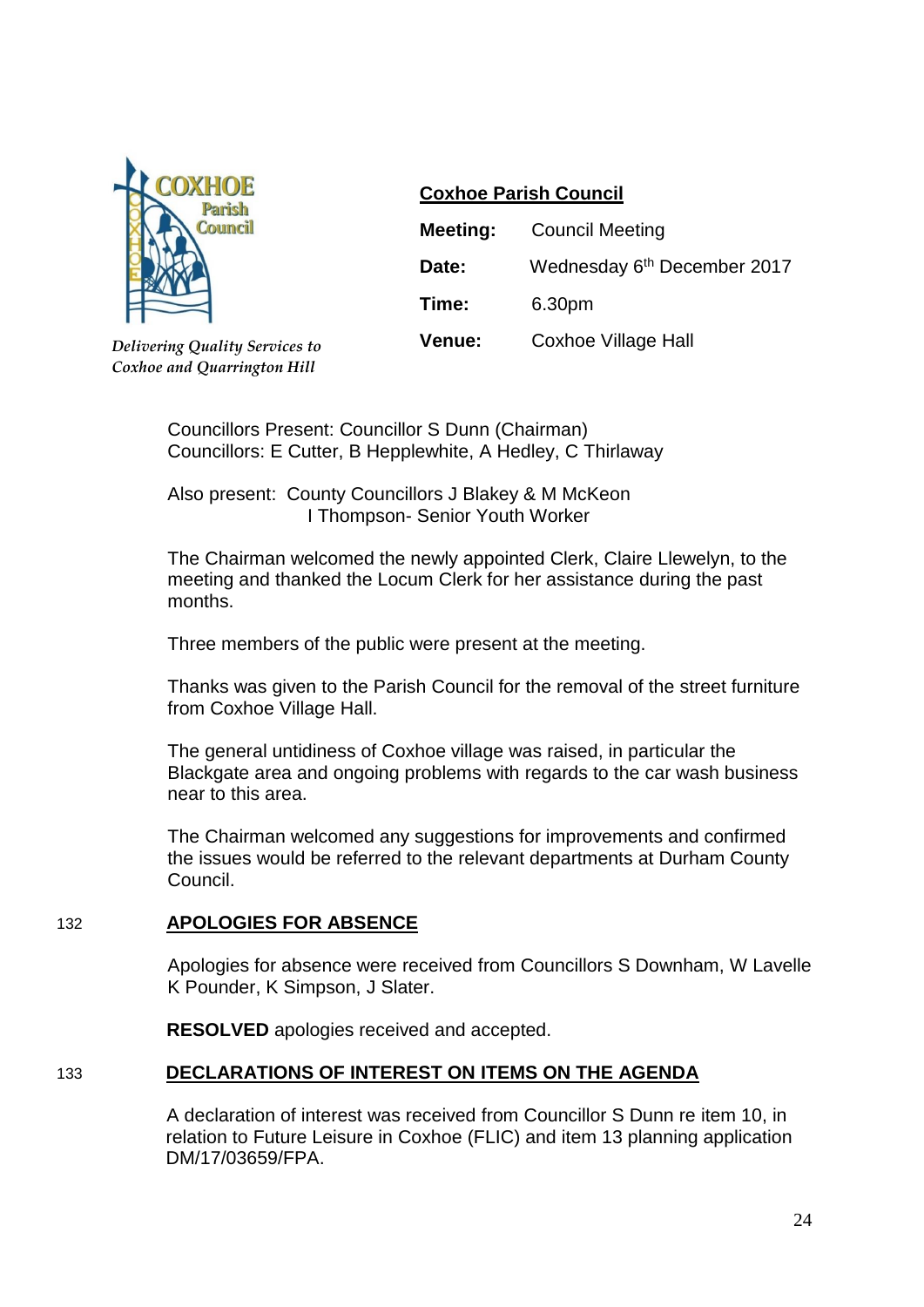# 134 **TO CONFIRM THE MINUTES OF THE MEETINGS HELD ON THE 1 st NOVEMBER 2017**

A draft copy of the minutes for the above meeting had been issued with the agenda.

**RESOLVED** the minutes be approved, confirmed and signed as an accurate record.

## 135 **DURHAM COUNTY COUNCILLORS' REPORTS**

County Councillors gave verbal reports on a number of issues:

- Impact of Government changes to school funding
- Durham County Council response to the proposed Boundary Commission review
- Defibrillator funding update
- Update re traffic issues at Cassop Primary School
- Site visits with Durham County Council Highways officers re ongoing issues at Quarrington Hill crossroads- arrangements have been made for the large shrubs in line of sight view to be cut back
- The issue regarding the non-collection of recycling bins has now been resolved with Durham County Council
- Update on the proposed traffic calming measures at Grange/Green Crescent - no clear support therefore the matter has been referred back to Durham County Council Highways for a further review
- Charter Trustees for the City of Durham have awarded the County Durham 607 squadron of the Royal Auxiliary Air Force freedom of the city.

**RESOLVED** the information be received and noted.

## 136 **COUNCILLORS' REPORTS OF THEIR ATTENDANCE AT MEETINGS/EVENTS ON BEHALF OF THE PARISH COUNCIL**

No reports received.

## 137 **SENIOR YOUTH WORKER REPORT**

A written report was presented to members which included:

- Details of the proposed Monday evening provision at Quarrington Hill commencing 15<sup>th</sup> January 2018 and an update of attendance at the Coxhoe sessions
- The young people had been unsuccessful in securing funding for equipment from the AAP "It's up to you "event, the group intend to apply elsewhere
- Proposal to move the Coxhoe Wednesday club to a Tuesday to access the sports hall at the Active Life in Coxhoe centre
- A window had been damaged in the Active Life Centre which would need to be paid for by the Council.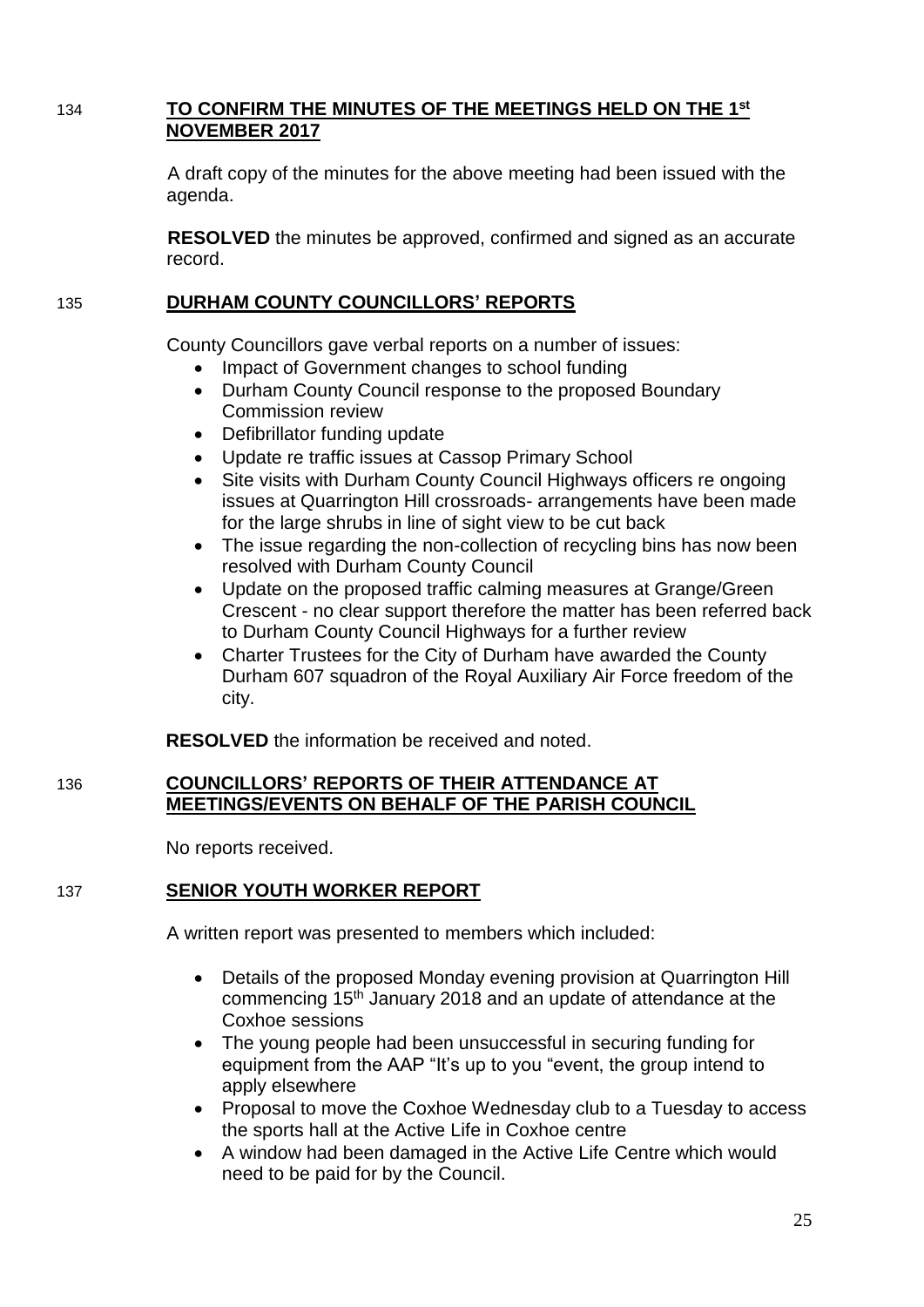**RESOLVED** the information be received and noted.

## 138 **MATTERS ARISING**

#### Kingswood Maintenance (min ref 78)

Durham County Council Countryside Rangers have now provided the Council with a management plan for this area which will be utilised going forward.

#### Kingswood Improvements AAP funding (min ref 125)

The Locum Clerk confirmed all of the furniture had now been installed and is insured; the items need to be added to the Council's asset register and the completed AAP monitoring form requires signing and returning to the funding team as soon as possible.

**RESOLVED** the information be received and **FURTHER RESOLVED** the Clerk ensures the items are added to the Council's asset register and the required form is returned to the AAP.

#### Christmas Tree Provision (min ref 80)

The Chairman advised due to time constraints the provision of Christmas trees for 2017 would not be possible. However, it is hoped a budget can be allocated for provide trees in the next financial year.

**RESOLVED** the information be received and noted.

## 139 **APPROVAL OF REVISED CODE OF CONDUCT**

A copy of the revised Code of Conduct as agreed between the County Durham Association of Local Councils and Durham County Council's monitoring officer had been distributed with the agenda for approval.

**RESOLVED** the Code of Conduct be approved and adopted by the Council.

## 140 **FINANCIAL MATTERS**

## **Schedule of Payments**

The following payments were submitted for approval:

| <b>East Durham Trust</b>  | DBS fees                    | £59.00   |
|---------------------------|-----------------------------|----------|
| <b>NEREO</b>              | <b>Recruitment adverts</b>  | £360.00  |
| L Wardle                  | Re-imbursement<br>of        | £40.98   |
|                           | postage & telephone         |          |
|                           | charges                     |          |
| <b>CDALC</b>              | <b>GDPR</b> training course | £54.00   |
| <b>Thinford Nurseries</b> | Autumn bedding              | £405.60  |
| <b>Altogether Greener</b> | Grounds maintenance &       | £3507.16 |
|                           | other works                 |          |
| <b>HMRC</b>               | Tax & NI for November       | £1085.38 |
| Mastercopy                | Photocopier charges         | £41.33   |
| <b>HMRC</b>               | NI owed 2016/17             | £1411.64 |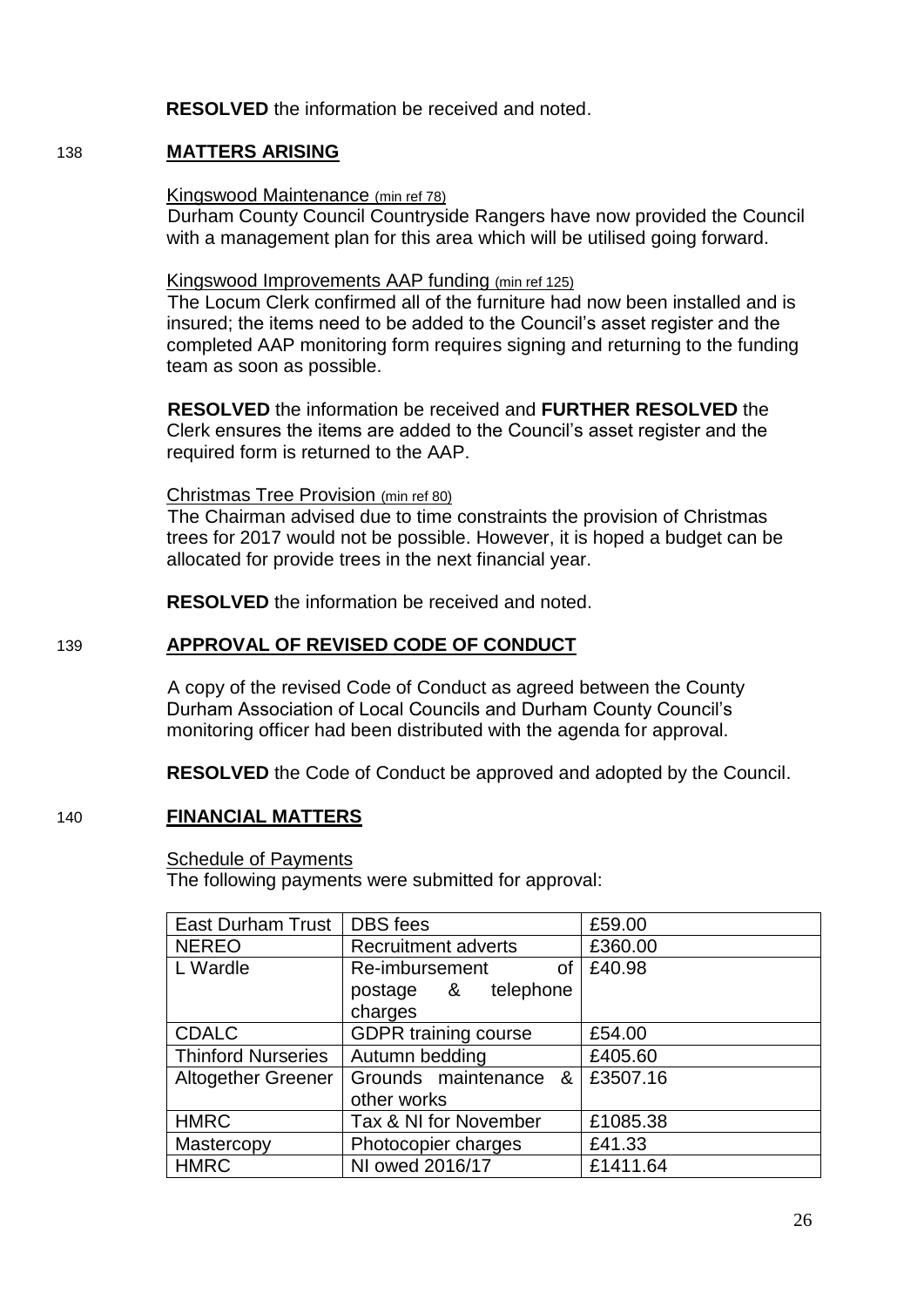**RESOLVED** that the payments be received and approved.

### Audit Action Plan (min ref 126)

Following the conclusion of audit as at 31st March 2017 an audit plan had been prepared detailing the following actions:

- Newly appointed Clerk/Responsible Finance Officer is to complete Certificate in Local Council Administration within one year of appointment
- Clerk to have access to training and support, for example Society of Local Council Clerks
- Accounts Software has been purchased by the Council to ensure compliance
- Governor and Accountability in Local Councils in England to be made available to all Councillors
- Training to be arranged with local NALC Association for Councillors and newly appointed Clerk
- Review of internal audit provision.

**RESOLVED** the information be received and approved.

#### Review of banking facilities

Members were request to approval the removal of L Wardle from the administration of the Council's bank account and add C Llewelyn.

**RESOLVED** approval be given to the changes.

### Notification of external auditor appointment

Confirmation has been received the Council's external auditor for the years 2017/18 to 2021/22 will be Mazars LLP.

**RESOLVED** the information be received and noted.

At 8.30pm the Chairman requested members' agreement, as per Standing Order 3(w), to extend the meeting beyond the standard 2-hour period.

**RESOLVED** Standing Order 3(w) be invoked and the meeting continue.

## 141 **TO AGREE COUNCIL BUDGET 2018-19**

A detailed review of the budgets took place.

**Councillor Dunn declared a registerable interest in the matter relating to ALiC. He left the room whist the matter was discussed and took no part in the vote or discussion which took place with regards to the future funding for ALiC**.

Councillor Hedley took the Chair whilst this matter was discussed.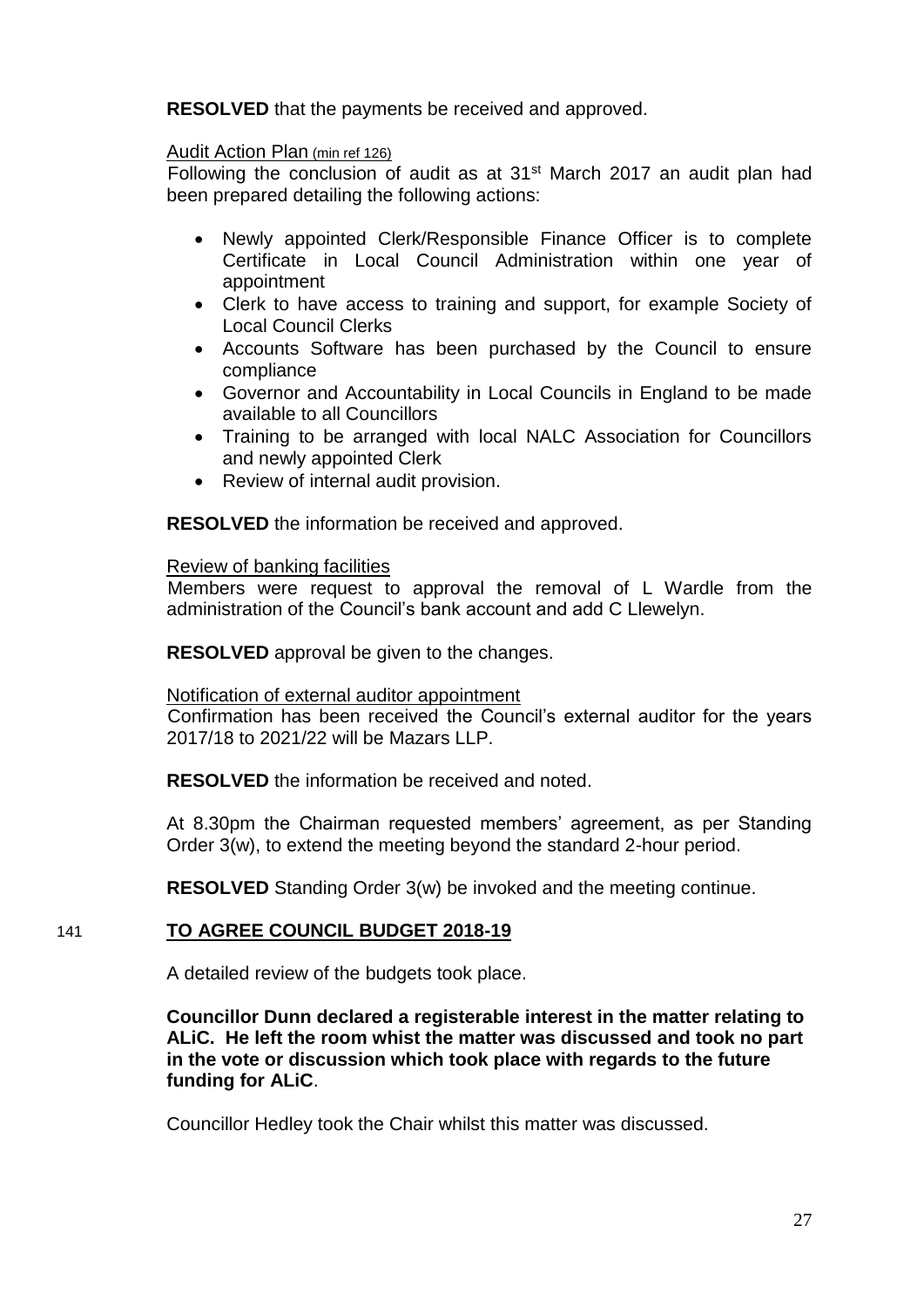### **Councillor Dunn then returned to the meeting and resumed as Chairman.**

Budgets for the year 2018-19 were agreed in principle, however due to time constraints it was agreed the proposed budget is circulated for consideration and approval at the next Council meeting to be held on Monday  $8<sup>th</sup>$  January 2018.

**RESOLVED** agreement of budget for 2018-19 be deferred until the next meeting to be held 8<sup>th</sup> January 2018.

### 142 **TO DETERMINE THE PARISH PRECEPT FOR 2018-19**

This matter was deferred until the Council meeting to be held on  $8<sup>th</sup>$  January 2018.

**RESOLVED the** information be received and noted

## 143 **REQUESTS FOR FINANCIAL ASSISTANCE**

The Locum Clerk confirmed all required information had been received from applicants: Learning Library, Coxhoe United and Coxhoe Scout Group.

Learning Library

**RESOLVED** no award is made.

**RESOLVED** the following payments be made:

Spending Power LGA 1972 S137

Coxhoe United FC E250.00 Coxhoe Scout Group £250.00

### 144 **PLANNING & CORRESPONDENCE REPORTS**

**Councillor Dunn declared a non-registerable interest in application DM/17/03659/FPA; the applicant is a neighbour and he took no part in the discussion or in the vote with regards to this application.**

Planning notices received by Durham County Council

| DM/17/03710/FPA<br>Mr David Brooks  | <b>Bridge House</b><br>9 Bridge End<br>Coxhoe<br>Durham<br>DH6 4HU              | Change of use from public<br>open space to private<br>garden use.                                              |
|-------------------------------------|---------------------------------------------------------------------------------|----------------------------------------------------------------------------------------------------------------|
| DM/17/03568/FPA<br><b>Stray Aid</b> | <b>Stray Aid</b><br><b>East Pasture Farm</b><br><b>Cornforth Lane</b><br>Coxhoe | Demolition of existing barn<br>containing 30 kennels and<br>storage. Proposed single<br>storey building for 30 |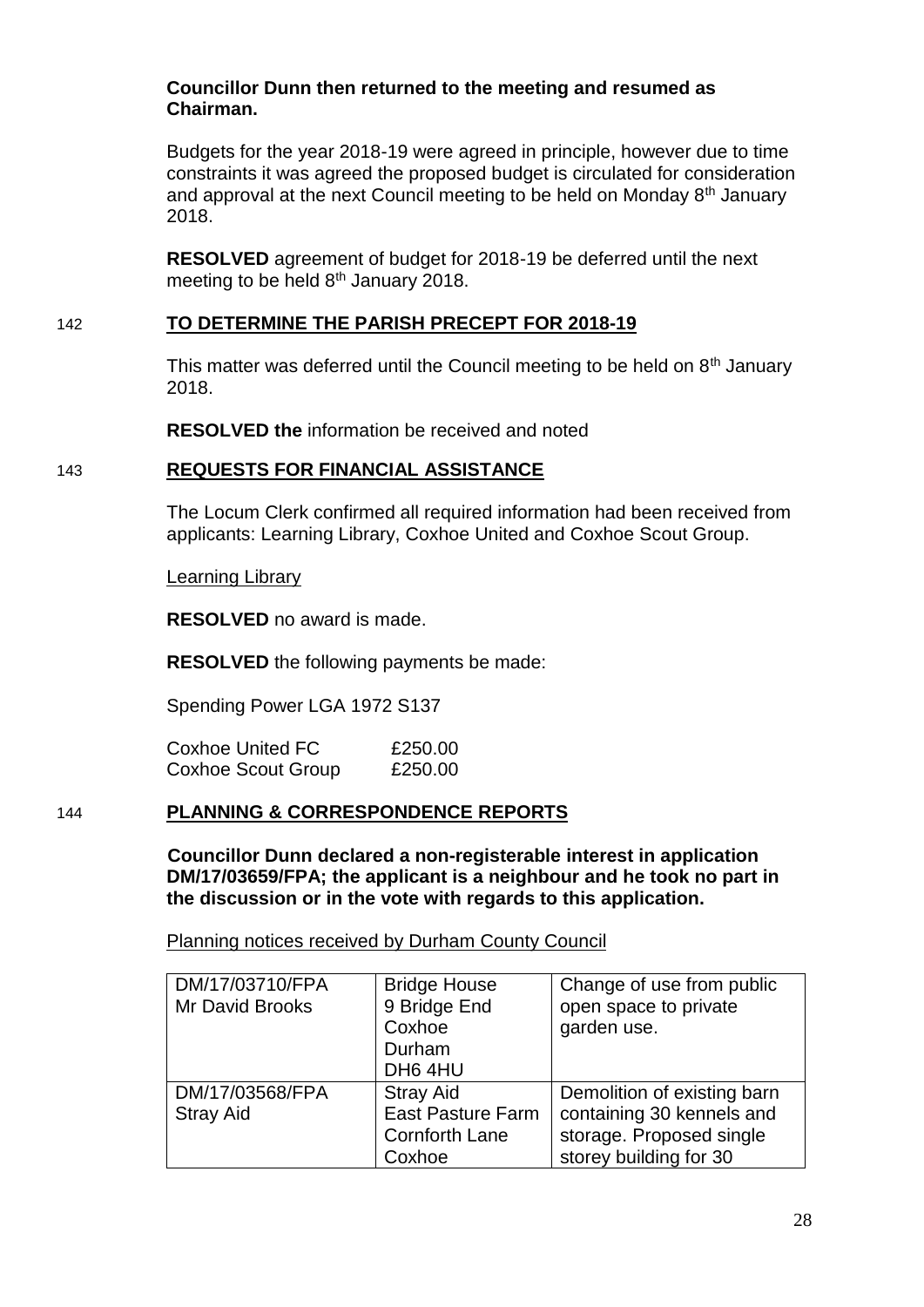|                    | Durham              | kennels and associated         |
|--------------------|---------------------|--------------------------------|
|                    | DH <sub>6</sub> 4EL | facilities, single storey      |
|                    |                     | energy centre/plant room       |
|                    |                     | and associated facilities, two |
|                    |                     | storey barn for storage,       |
|                    |                     | replacement of existing        |
|                    |                     | night drop-off kennels.        |
| DM/17/03611/FPA    | 4 Westlands         | Erection of single storey      |
| Mr Peter McCreesh  | Coxhoe              | extensions to side and rear    |
|                    | Durham              | and apply render to all        |
|                    | DH6 4LH             | elevations.                    |
| DM/17/03659/FPA    | 85 Ashbourne        | Erection of part first         |
| Mr Paul Dodsworth  | Drive               | floor/part two storey/part     |
|                    | Coxhoe              | single storey extension at     |
|                    | Durham              | front, side and rear of        |
|                    | DH <sub>6</sub> 4SP | dwelling.                      |
| DM/17/03296/FPA    | Land to the East of | Formation of temporary         |
| Keepmoat Homes Ltd | St Mary's Terrace   | construction access.           |
|                    | Park Hill           |                                |
|                    | Coxhoe              |                                |
|                    | Durham              |                                |
|                    | DH <sub>6</sub> 4JB |                                |

### Planning applications approved by Durham County Council

None received.

### Planning applications refused by Durham County Council

None received.

**RESOLVED** the Parish Council has no comments to make for applications except DM/17/03568/FPA where members would wish to request consideration is given to the erection of a form of acoustic screening.

#### **Correspondence**

Email: Mr and Mrs Fitt; request for purchase of Council land for customer parking.

After discussion **RESOLVED** the Parish Council do not wish to dispose of this area of land for this purpose.

### **Bulletins**

CPRE (NE) Autumn newsletter Durham Community News TUC Dying to Work Campaign CDALC Chief Executive's Bulletin 41

**RESOLVED** the information be received and noted.